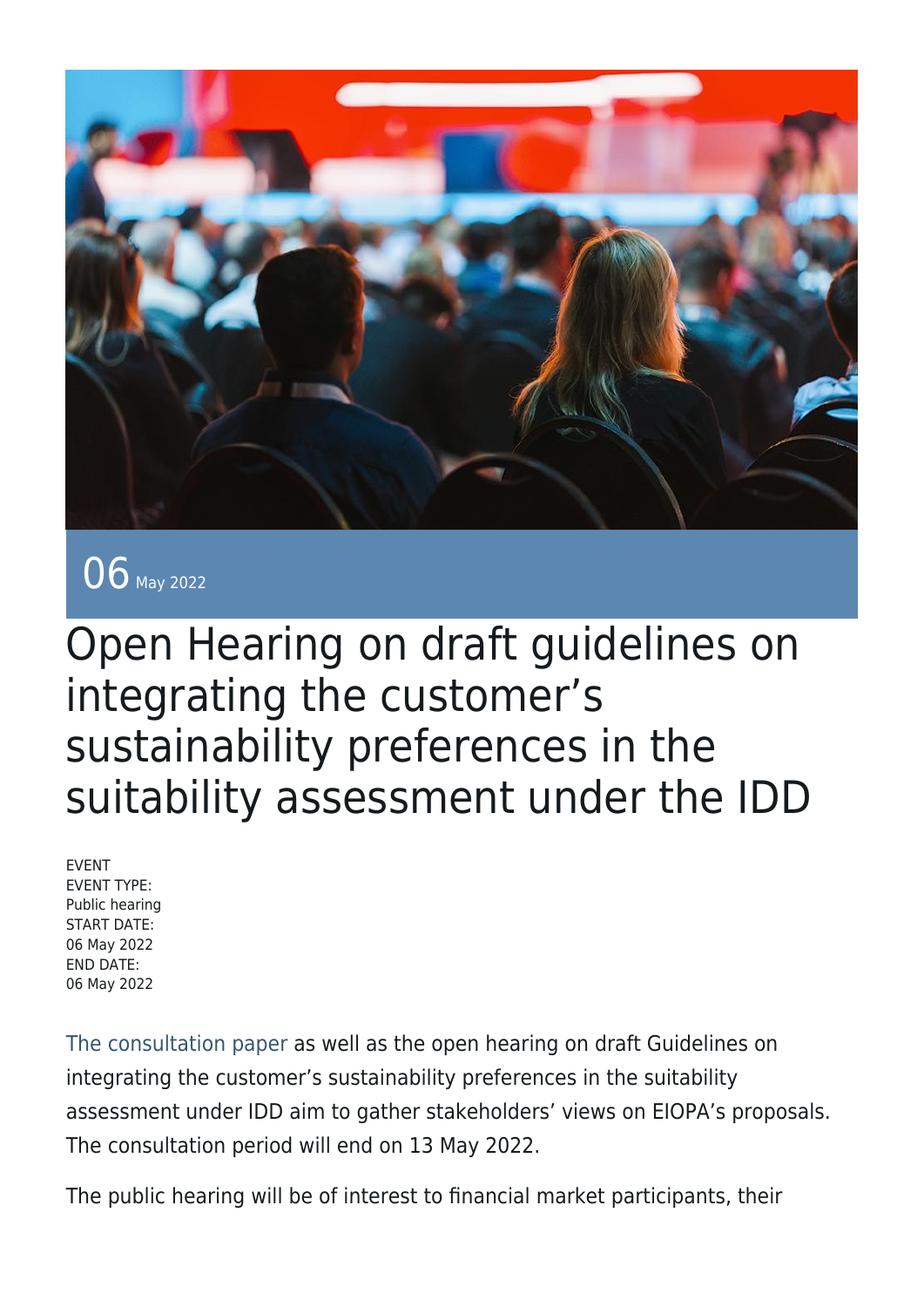representative associations, investor representatives or consumer bodies, and consultants or academics and representatives from the EU and national institutions.

During the open hearing EIOPA will discuss and gather input on the main proposals, including:

- How insurance intermediaries and insurance distributors providing advice on IBIPs, should help customers to understand the concept of their "sustainability preferences" and the investment choices to be made in this context
- The collection and updating of information from customers on their sustainability preferences
- How insurance intermediaries and insurance distributors should match the customer preferences with products, based on the Sustainable Finance Disclosure Regulation (SFDR) product disclosure templates, including for Multi-Option Products
- At what point in time the sustainability preferences of the customer should be assessed. The Delegated Regulation states that sustainability preferences should only be assessed once the suitability has been assessed in accordance with the criteria of knowledge and experience, financial situation and other investment objectives.
- What knowledge and skills on sustainable finance are expected of insurance intermediaries and insurance undertakings providing advice on IBIPs. EIOPA clarifies that all insurance intermediaries and insurance undertakings providing advice on IBIPs should have basic knowledge and skills on sustainable finance in order to conduct the top-up suitability assessment.

## Registration and agenda

Registrations are open until 30 April 2022.

## [REGISTER HERE](https://www.eiopa.europa.eu/content/event-registration-form-1_en)

Public consultation

The consultation period will end on 13 May 2022.

In the consultation paper, EIOPA consults on its proposal for guidelines on the process for integrating the sustainability preferences of customers in the suitability assessment, which is carried out by insurance undertakings and insurance intermediaries who are providing advice on Insurance-Based Investment Products (IBIPs). These Guidelines are complementary to a Commission [Delegated Regulation](https://eur-lex.europa.eu/legal-content/EN/TXT/?toc=OJ%3AL%3A2021%3A277%3ATOC&uri=uriserv%3AOJ.L_.2021.277.01.0018.01.ENG) under the IDD, which brings about important changes for consumers and market participants and will apply as of 2 August 2022.